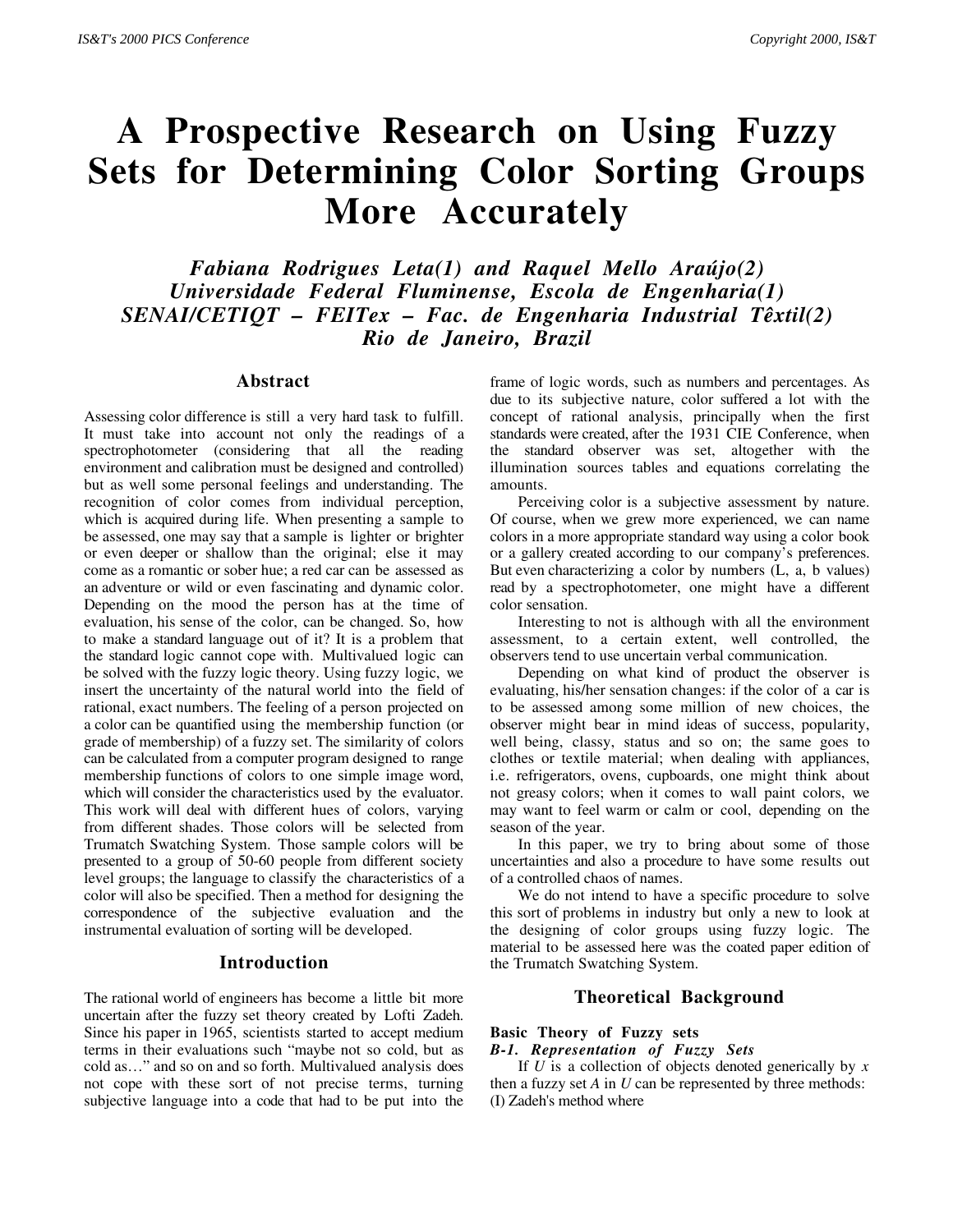$$
A = \frac{\mu_A(x_1)}{x_1} + \frac{\mu_A(x_2)}{x_2} + \dots + \frac{\mu_A(x_n)}{x_n} = \sum_{i=1}^n \frac{\mu_A(x_i)}{x_i}
$$
 (B-1)

where  $\mu_A(x)$  is called the membership function or grade of membership (also degree of compatibility or degree of truth), and the terms  $\mu_A(x_i)/x_i$  denote the relation between  $x_i$  and its membership function  $\mu_A(x)$  instead of fractions.

(2) Ordered pairs method

$$
A = \left\{ (x, \mu_A(x)) | x \in U \right\}
$$
 (B-2)

(3) Vector method

$$
A = \{ (\mu_A(x_1)), (\mu_A(x_2)), \dots, (\mu_A(x_3)) \}
$$
 (B-3)

#### *B-2. Fuzzy Relations*

Let *X*,  $Y \subseteq \Re$  be universal sets, then

$$
R(X,Y) = \{(x,y), (\mu_R(x,y)) | (x,y) \in (X,Y) \}
$$
 (B-4)

is called a fuzzy relation on *X x Y*. The membership function of the fuzzy relation can be denoted as

$$
\mu_R(x, y) : X \times Y \to [0, 1] \tag{B-5}
$$

The definition can be extended to a more general space:  $X =$  $X_1$  *x*  $X_2$  *x* … *x*  $X_n$ ; and the membership function of the fuzzy relation  $R(X_1, X_2, ..., X_n)$  can be expressed as:

$$
\mu_R(x_1, x_2, ..., x_n): X_1 \times X_2 \times ... \times X_n \to_{[0,1]}
$$

#### *B-3. Fuzzy Matrices*

Let *R* be fuzzy relation on *X x Y*, and *X* has m elements and Y has n elements, then *R* can be defined by the following relational matrix

$$
r_{11} \t r_{12} \t r_{1n} \n r_{21} \t r_{22} \t r_{2n} \n (B-7)
$$

$$
r_{m1} \quad r_{m2} \qquad \quad r_{mn}
$$

whose elements are given by

$$
r_{ij} = \mu_R(x_i, y_j), X \, x \, Y \to [0, 1] \tag{B-8}
$$

Such a matrix is called a fuzzy relational matrix or a fuzzy matrix in brief.

## *B-4. Operations for Fuzzy Sets*

(1) Classical set operations

The complement, union, and intersection operations of a fuzzy set are corresponding to the linguistic variables of "no", "or", and "and", respectively. Their definitions are given by

(i) Complement operation

The membership function of the complement of a fuzzy set *A*,  $\mu_{CA}(x)$ , is defined by

$$
\mu_{CA}(x) = 1 - \mu_A(x), x \in X
$$
 (B-9)

(ii) Union operation

The membership function  $\mu_D(x)$  of the union D = A U B is pointwise defined by

$$
\mu_D(x) = \max{\mu_A(x), \mu_B(x)}x \in X \tag{B-10}
$$

(iii) Intersection operation

The membership function  $\mu_c(x)$  of the intersection  $C =$  $A \cap B$  is pointwise defined by

$$
\mu_C(x) = \min{\{\mu_A(x), \mu_B(x)\}} \ x \in X \tag{B-11}
$$

The min and max are not the only operators that could have been chosen to model the intersection or union of fuzzy sets respectively. Other authors have suggested alternative definitions for set theoretic operations.

#### (a) Definitions of Yager

The intersection of fuzzy sets *A* and *B* is defined by

$$
A \cap B = \left\{ x, \mu_{A \cap B}(x) | x \in X \right\}
$$

where

$$
\mu_{A \cap B}(x) =
$$
  
1- min{1, ((1- $\mu_A(x)^p$ )+(1- $\mu_B(x)^p$ )<sup>1/p</sup>)}, p \ge 1 (B-12)

The union of fuzzy set is defined as

$$
A \, U \, B = \{x, \mu_{A \cup B}(x) \big| x \in X\}
$$

where

$$
\mu_{A \cup B}(x) = \min\{1, (\mu_A(x)^p + (\mu_B(x)^p)^{1/p}\},\tag{B-13}
$$

The intersection operator converges to the min-operator for  $p \rightarrow \infty$ , and this union operator to the max-operator for p →∞.

(b) Definitions of Dubois and Prade

The intersection of two fuzzy sets *A* and *B* is defined as

$$
A \cap B = \{x, \mu_{A \cap B}(x) | x \in X\}
$$

where

$$
\mu_{A \cap B}(x) = \frac{\mu_A(x) \times \mu_B(x)}{\max{\mu_A(x), \mu_B(x), \beta}}
$$
(B-14)

This intersection operator is decreasing with respect to  $\beta$ and lies between max  $\{\mu_A(x), \mu_B(x)\}$  (which is the resulting operation for β = 0) and the algebra product  $\mu_A(x)$ .  $\mu_B(x)$  (for  $\beta = 1$ ).

For the union of two fuzzy sets *A* and *B*, defined as

$$
A \, U \, B = \{ (x, \mu_{A \cup B}(x) | x \in X \}
$$

where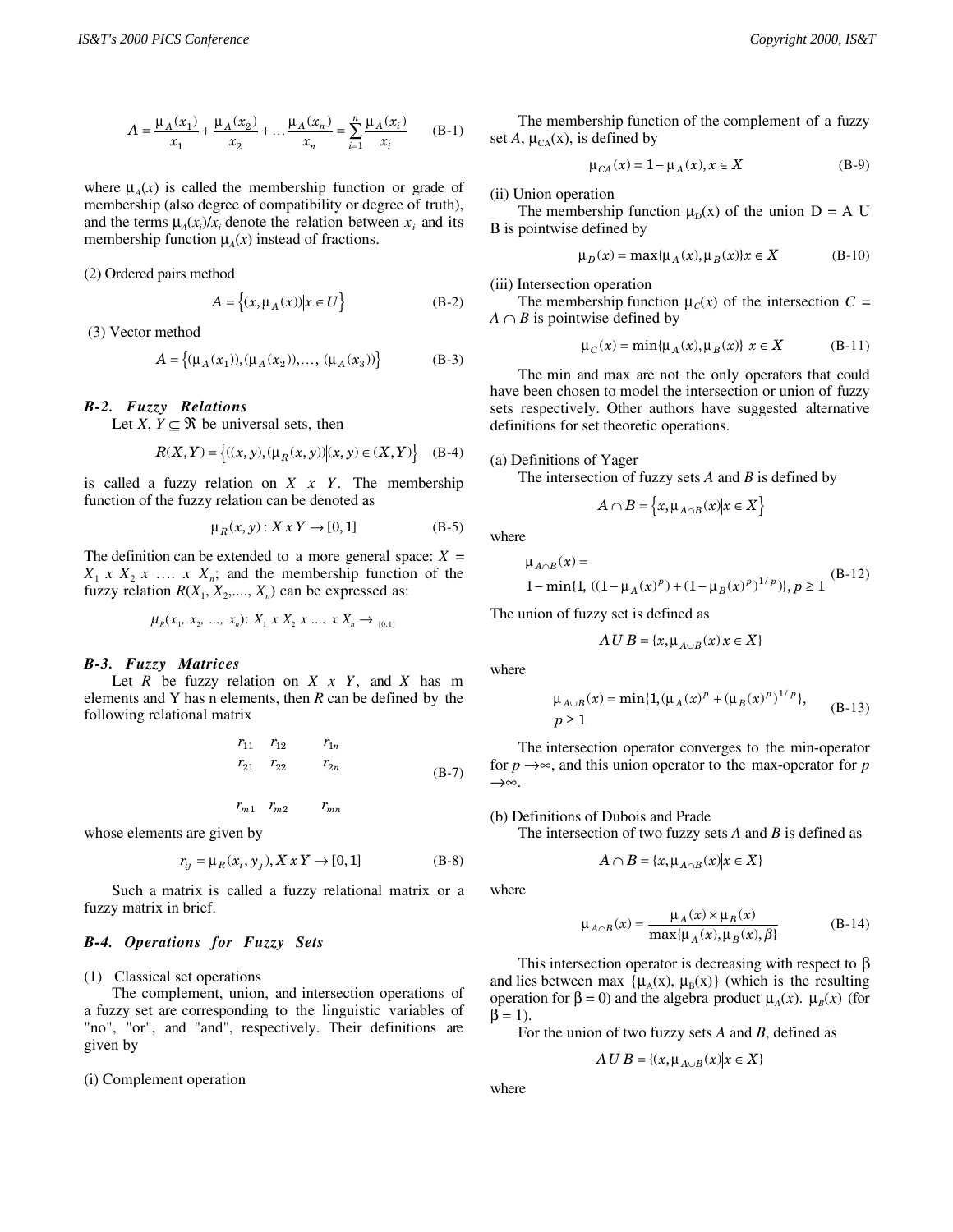$$
\mu_{A\cup B} = \n \frac{\mu_A(x) + \mu_B(x) - \mu_A(x)\mu_B(x) - \min\{\mu_A(x), \mu_B(x), (1-\beta)\}}{\max\{1(-\mu_A(x)), (1-\mu_B(x)), \beta\}}
$$
\n
$$
\beta \in [0, 1]
$$

(B-15)

(2) Compositions of fuzzy relations

Let *P*(*x*, *y*), (*x*, *y*) ∈ *X x Y* and  $Q$ (*y*, *z*), (*y*, *z*) ∈ *Y X Z* be two fuzzy relations. The max-min composition *P* maxmin  $Q$  is then the fuzzy set

 $P.Q =$ 

$$
\{[(x, z), \max\{\min\{\mu_P(x, y), \mu_Q(y, z)\}\}]\big| x \in X, y \in Y, z \in Z\}
$$

whose membership function is defined as

$$
\mu_{P,Q}(x,z) = \max\{\min\{\mu_P(x,y), \mu_Q(y,z)\}\}\tag{B-17}
$$

#### *B-5. Fuzzy clustering*

The task to divide *n* objects  $x \in X$  characterized by *p* indicators into  $c, 2 \leq c \leq n$ , categorically homogeneous subjects called "clustering". The objects belonging to any one of the clusters should be similar and the objects of different clusters as dissimilar as possible. The important problem of feature extration, that is, the determination of the characteristics of the physical process, the image of other phenomena that are significant indicators of structural organization, can be solved by clustering analysis.

The most important question to be answered before applying any clustering procedure are which mathematical properties of the data set, for example, distance, connectivity, intensity, and so on should be used and in what way should they be used in order to identify clusters.

#### (I) Representation of sample indicator

Assume there are *n* samples to be categorized, and each sample possesses *m* features (or indicators),  $y_1, y_2, \ldots, y_m$ . Then the indicators for these samples can be expressed by  $x_{ii}$ which denotes the *j*-th indicator for *i*-th sample. The *i*-th sample can be expressed in the following vector form:

$$
X_i = (x_{i1}, x_{i2}, x_{i3}, \dots, x_{im})
$$
 (B-18)

(2) Construction of the similarity relation

The similarity relation between the samples  $X_i$  and  $X_j$ can be expressed by the correlation coefficient of the sample,  $d(X_i, X_j)$ , as follows:

$$
d(X_i, X_j) = r_{ij} = \frac{\sum_{k=1}^{m} |x_{ik} - x_i| \cdot |x_{jk} - x_j|}{\sqrt{\sum_{k=1}^{m} (x_{ik} - x_i)^2} \cdot \sqrt{\sum_{k=1}^{m} (x_{jk} - x_j)^2}}
$$

where

$$
x_{i} = \frac{1}{m} \sum_{k=1}^{m} x_{ik}
$$
  

$$
x_{j} = \frac{1}{m} \sum_{k=1}^{m} x_{jk}
$$
 (B-19)

After the similarity relations have been calculated, we can get a square fuzzy matrix in rank *n X n*, and further get the compatibility relations for a  $\alpha$ -cut.

#### *B-6.* α*-cut or* α*-level set*

The set of elements that belong to the fuzzy set *A* at least to the degree  $α$ .

 $A_{\alpha} = \{x \in X \mid \mu_A(x) \ge \alpha\}$  is called the " $\alpha$ -cut" or " $\alpha$ -level".

# **Experimental Procedures**

This study was performed with the color samples reference Trumatch 1; Trumatch12; Trumatch19, Trumatch30, Trumatch36; Trumatch44. Those were presented to 36 evaluators (this is a preliminary phase of the procedure): 24 women (from 19 to 36 years of age) and 12 male (20-38 years of age).

Decision of colors were taken randomly, trying to get some of the universe of colors in daily life.

The following table describes the colors and its characteristics:

| Color number           | Color Tone                 |  |  |  |
|------------------------|----------------------------|--|--|--|
| Trumatch1-a            | Magenta                    |  |  |  |
|                        | $(Y=40, M=90, C=0, K=0)$   |  |  |  |
| Trumatch 12            | Yellow                     |  |  |  |
|                        | $(Y=100, M=0, C=0, K=0)$   |  |  |  |
| Trumatch19             | Green                      |  |  |  |
|                        | $(Y=100, M-0, C=100, K=0)$ |  |  |  |
| Trumatch <sub>30</sub> | <b>Blue</b>                |  |  |  |
|                        | $(Y=0, M=0, C=100, K=0)$   |  |  |  |
| Trumatch 36            | Purple                     |  |  |  |
|                        | $(Y-0, M=70, C-100, K=0)$  |  |  |  |
| Trumatch 44            | Pink                       |  |  |  |
|                        | $(Y=0, M=100, C=30, K=0)$  |  |  |  |

### **Methodology**

To perform the precise task of the instrumental controlling of colors with reliability and straight-forwardness, it is necessary to set the tolerance limits very carefully, based on previous systematic visual evaluations made by very apt person in discriminating colors. The methodology to be applied must be very critical in order to establish the tolerances appropriately. A brief description of the method should be as the following: a number of samples are chosen and assessed by a group of selected observers. The same samples will be read by a spectrophotometer to obtain the first numerical characterization of the structure of the sample. Later, the pass/fail visual proceeding is performed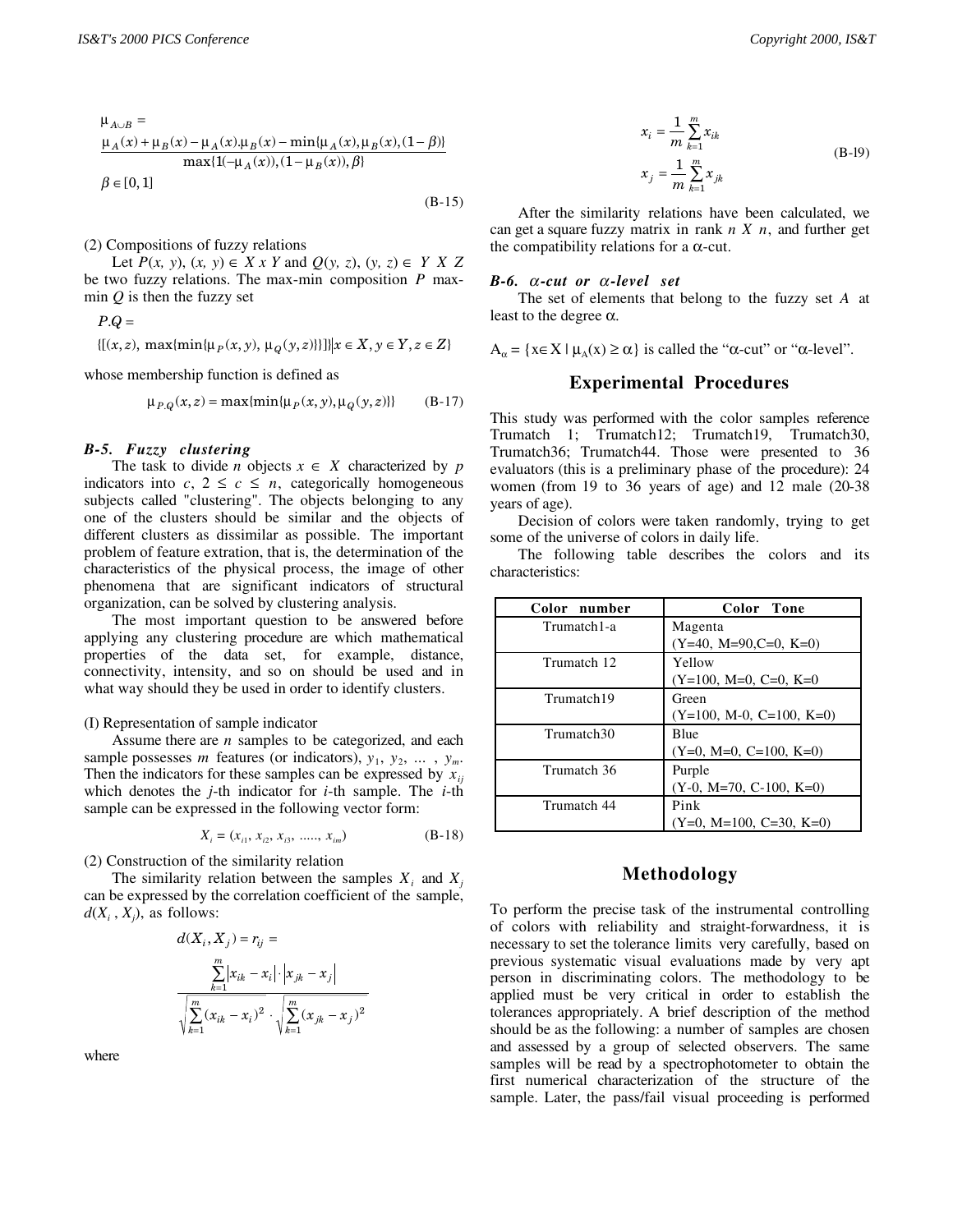among the selected observers, among the approved/reproved samples against a standard (one for each color). The standard could have been chosen as the average of the read samples. After this step, the observers are asked to assess the same sample again, now against a defined standard. The samples should be presented randomly in order to assure that the observer have a clue of if he had approved or reproved the sample previously. This task shall be performed using a standard illumination booth, with a selected standard light source (generally D65).

In brief, the proceeding could be described as such:

- 1. Selection of color samples
- 2. Selection of observers
- 3. Measurement of the samples
- 4. Presenting the samples to the observers in a controlled environment
- 5. Reading of the evaluations.
- 6. Remeasurement of the samples having the subjective evaluations

The classical process to cluster color samples is performed through the choosing among a universe of observers. There is a deterministic approach to select the color samples: the samples are read by an instrument and clustered to the best approximate match, which could be an average of the samples in the working set.

#### **Procedure to Present Color to the Observers**

It was prepared a booth of 60x60 cm, 30 cm thickness, painted in neutral gray, with a source lamp Phillips D65.

The samples were presented by range, i.e., Trumatch samples belonging to the same number in the same page were put together, in pairs to be assessed.

The observer should read each color pair twice in a different hour of the day, preferably in a different day from the first assessment. The observer should sit close to the booth, looking 45 degrees at the sample, with his head out of the booth (as in the picture).



**Decision of Image Words**

Image words are used by the evaluators to describe their feelings in relation to the color presented. The evaluators used some different names for different hues of colors such as light, dull, soft and some others. The kind of linguistic variables are endless. The following table show the names used for the presented color hues and their different values.

| 1. Vivid          |
|-------------------|
| 2. Intense        |
| 3. Colorful       |
| 4. Strong         |
| 5. Dazzling       |
| 6. Tropical       |
| 7. Dimmed         |
| 8. Dull           |
| 9. Soft           |
| 10. Romantic      |
| 11. Tranquil      |
| 12. Tender        |
| 13. Old-fashioned |
| 14. Rustic        |
| 15. Simple        |
| 16. Wild          |
| 17. Neutral       |
| 18. Sporty        |

These color names were used in the questionnaire of evaluation (in the Annex). They were collected to form a set of color images as follows:

$$
LC = \{lc1, lc2...lc5\}
$$

Only 5 of those eighteen words were selected for the evaluation.

#### **Measurement of the Membership Function**

In the questionnaire presented, the range established to the evaluators was: completely different match (cdm), not such a good match (nsvgm), very close match (vcm), very good match (vgm), exact match (em), corresponding to: 0%, 25%, 50%, 75% and 100% (0, 0.25, 0.50, 0.75, 1.0).

So, the fuzzy evaluation set *C* was defined as:

$$
C = \left\{ \frac{0}{cdm}, \frac{0.25}{nsvgm}, \frac{0.50}{vcm}, \frac{0.75}{vgm}, \frac{1.0}{em} \right\}
$$

The judgment on the *C* set was based on the assessment received from the questionnaires presented, given a result ranging from 0 to 1. After this step, a fuzzy matrix was build for the color image with a rank  $10x5$  ( $K_{10x5}$ ).

#### **Numerical Procedures**

The Fuzzy Library of Matlab was used to build some of the simulations. The total results are still to be published. At this point, only the numerical algorithm was tested, giving tentative results.

The union and intersection sets for the bundle of variables were built. We used the assumptions that most of the evaluators, when not perceiving the color difference and willing to express their opinion, said the color was neutral or dull in comparison to its counterpart or that a specific color sample tended to be dull or neutral.

The graphics tended to be in the range of 0.50 of the membership function. More detailed analysis should be done in the months to come.